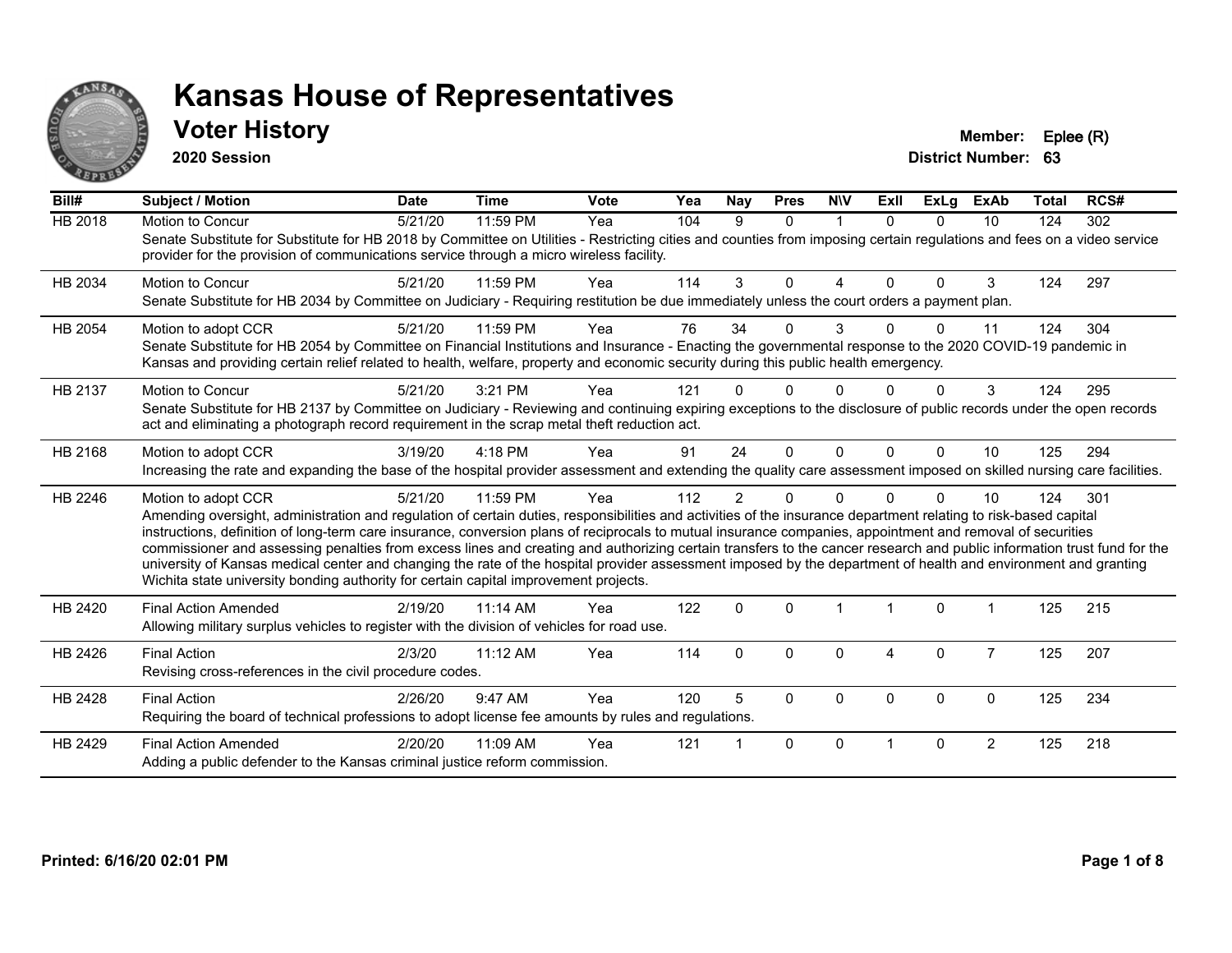

## **Voter History Member: Eplee (R)**

**2020 Session**

| Bill#          | <b>Subject / Motion</b>                                                                                                                                                                                     | <b>Date</b> | <b>Time</b> | Vote | Yea | <b>Nay</b>  | <b>Pres</b>  | <b>NIV</b>   | ExII                    | ExLa     | <b>ExAb</b>    | <b>Total</b> | RCS# |
|----------------|-------------------------------------------------------------------------------------------------------------------------------------------------------------------------------------------------------------|-------------|-------------|------|-----|-------------|--------------|--------------|-------------------------|----------|----------------|--------------|------|
| HB 2432        | <b>Final Action Amended</b>                                                                                                                                                                                 | 2/20/20     | 11:10 AM    | Yea  | 122 | $\Omega$    | $\mathbf{0}$ | $\mathbf{0}$ |                         | $\Omega$ | $\overline{2}$ | 125          | 219  |
|                | Creating the Kansas pesticide waste disposal program and allowing up to \$50,000 to be transferred annually from the Kansas agricultural remediation fund to a new<br>Kansas pesticide waste disposal fund. |             |             |      |     |             |              |              |                         |          |                |              |      |
| HB 2438        | <b>Final Action</b>                                                                                                                                                                                         | 2/26/20     | 9:48 AM     | Yea  | 125 | $\mathbf 0$ | $\Omega$     | $\mathbf{0}$ | $\Omega$                | $\Omega$ | $\Omega$       | 125          | 235  |
|                | Allowing certain exceptions to the confidentiality of state child death review board documents.                                                                                                             |             |             |      |     |             |              |              |                         |          |                |              |      |
| <b>HB 2447</b> | <b>Final Action Amended</b>                                                                                                                                                                                 | 2/20/20     | 11:16 AM    | Yea  | 83  | 39          | $\mathbf{0}$ | $\Omega$     | $\overline{\mathbf{1}}$ | $\Omega$ | $\overline{2}$ | 125          | 220  |
|                | Changing how two-way electronic audio-visual communication is used in courts.                                                                                                                               |             |             |      |     |             |              |              |                         |          |                |              |      |
| <b>HB 2448</b> | <b>Final Action Amended</b>                                                                                                                                                                                 | 2/19/20     | 11:15 AM    | Yea  | 98  | 25          | $\mathbf 0$  | 0            | $\overline{1}$          | 0        | $\overline{1}$ | 125          | 216  |
|                | Changing penalties for crimes related to motor vehicles.                                                                                                                                                    |             |             |      |     |             |              |              |                         |          |                |              |      |
| HB 2449        | <b>Final Action</b>                                                                                                                                                                                         | 2/20/20     | 11:17 AM    | Yea  | 99  | 23          | $\mathbf 0$  | 0            | -1                      | $\Omega$ | $\overline{2}$ | 125          | 221  |
|                | Changing the requirements for board of indigents' defense services appointments.                                                                                                                            |             |             |      |     |             |              |              |                         |          |                |              |      |
| HB 2451        | <b>Final Action</b>                                                                                                                                                                                         | 2/20/20     | 11:18 AM    | Yea  | 122 | $\Omega$    | $\Omega$     | $\mathbf{0}$ | -1                      | $\Omega$ | $\overline{2}$ | 125          | 222  |
|                | Amending Kansas department of agriculture division of animal health license, permit and registration renewal deadlines.                                                                                     |             |             |      |     |             |              |              |                         |          |                |              |      |
| HB 2452        | <b>Final Action</b>                                                                                                                                                                                         | 2/26/20     | 9:49 AM     | Yea  | 125 | $\Omega$    | $\Omega$     | $\mathbf 0$  | 0                       | 0        | $\mathbf 0$    | 125          | 236  |
|                | Creating the Kansas reading readiness act.                                                                                                                                                                  |             |             |      |     |             |              |              |                         |          |                |              |      |
| HB 2454        | <b>Final Action Amended</b>                                                                                                                                                                                 | 2/19/20     | 11:17 AM    | Yea  | 114 | 9           | $\Omega$     | $\Omega$     |                         | $\Omega$ | $\overline{1}$ | 125          | 217  |
|                | Self-storage unit rentals; sales and towing of property for nonpayment of rent or abandonment; contractual value of property.                                                                               |             |             |      |     |             |              |              |                         |          |                |              |      |
| HB 2456        | <b>Final Action</b>                                                                                                                                                                                         | 2/26/20     | $9:50$ AM   | Yea  | 124 |             | $\Omega$     | $\Omega$     | <sup>0</sup>            | $\Omega$ | $\Omega$       | 125          | 237  |
|                | Clarifying the definition of the term "possession" in the Kansas criminal code.                                                                                                                             |             |             |      |     |             |              |              |                         |          |                |              |      |
| HB 2462        | <b>Final Action</b>                                                                                                                                                                                         | 2/26/20     | 9:51 AM     | Yea  | 125 | $\mathbf 0$ | $\mathbf 0$  | 0            | $\Omega$                | 0        | $\mathbf 0$    | 125          | 238  |
|                | Updating provisions related to the Kansas department of agriculture division of conservation.                                                                                                               |             |             |      |     |             |              |              |                         |          |                |              |      |
| HB 2463        | <b>Final Action Amended</b>                                                                                                                                                                                 | 2/26/20     | 9:52 AM     | Yea  | 125 | $\Omega$    | $\Omega$     | $\Omega$     | $\Omega$                | $\Omega$ | $\Omega$       | 125          | 239  |
|                | Amending the Kansas pesticide law's licensure requirements and the Kansas chemigation safety law's permittee requirements.                                                                                  |             |             |      |     |             |              |              |                         |          |                |              |      |
| HB 2464        | <b>Final Action Amended</b>                                                                                                                                                                                 | 2/26/20     | 9:53 AM     | Yea  | 121 | 4           | $\Omega$     | $\mathbf{0}$ | $\Omega$                | $\Omega$ | $\Omega$       | 125          | 240  |
|                | Updating egg repacking requirements for retailers.                                                                                                                                                          |             |             |      |     |             |              |              |                         |          |                |              |      |
| HB 2466        | <b>Final Action</b>                                                                                                                                                                                         | 2/10/20     | 11:10 AM    | Yea  | 118 |             | $\Omega$     |              | $\mathfrak{p}$          | $\Omega$ | 3              | 125          | 212  |
|                | Enacting the Kansas taxpayer protection act; requiring the signature and tax identification number of paid tax return preparers on income tax returns; authorizing                                          |             |             |      |     |             |              |              |                         |          |                |              |      |
|                | actions to enjoin paid tax return preparers from engaging in certain conduct.                                                                                                                               |             |             |      |     |             |              |              |                         |          |                |              |      |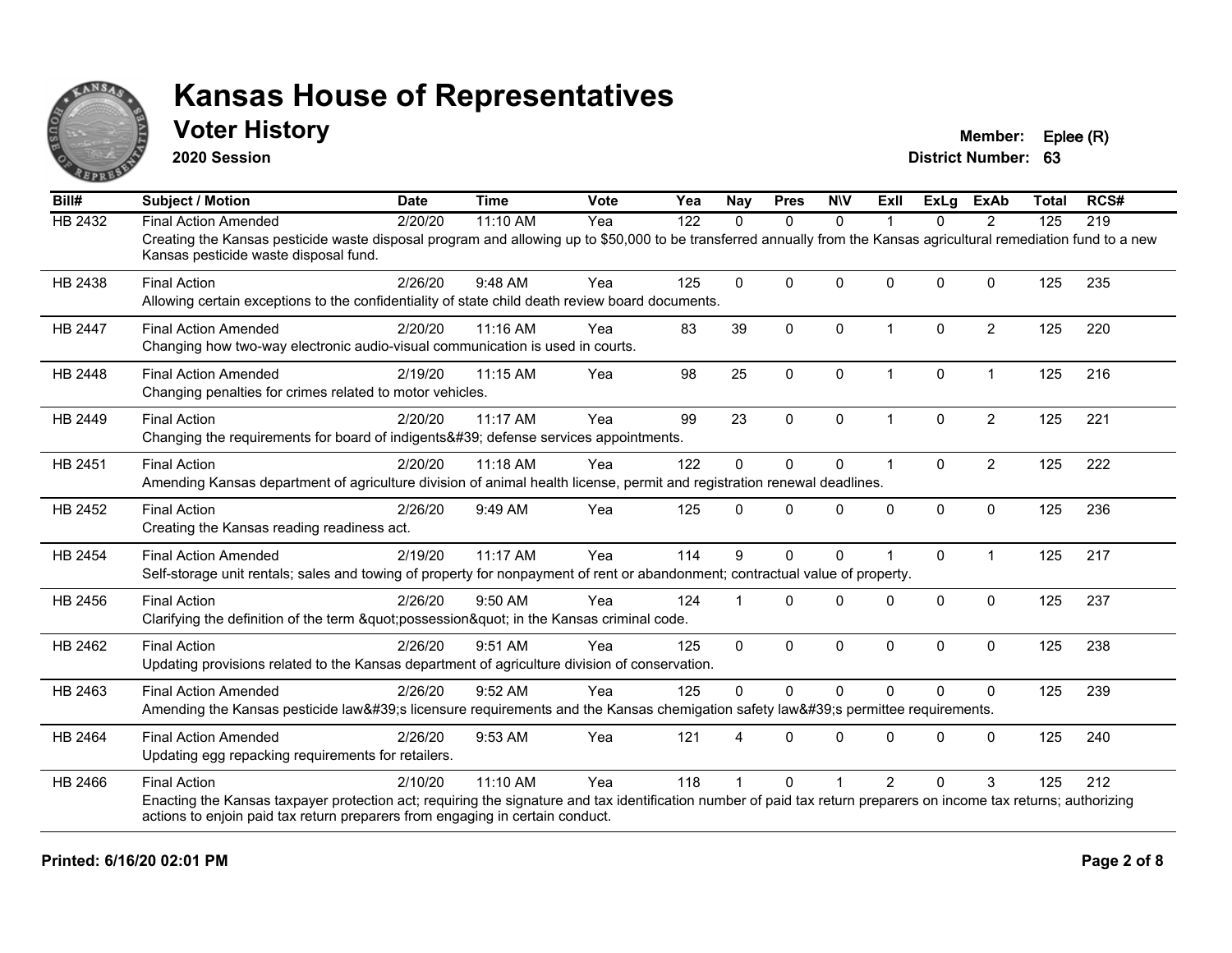

## **Voter History Member: Eplee (R)**

**2020 Session**

| Bill#          | <b>Subject / Motion</b>                                                                                                                                             | <b>Date</b> | <b>Time</b> | Vote | $\overline{Y}$ ea | Nay             | <b>Pres</b>  | <b>NIV</b>   | ExII         | ExLa           | <b>ExAb</b>    | <b>Total</b> | RCS# |
|----------------|---------------------------------------------------------------------------------------------------------------------------------------------------------------------|-------------|-------------|------|-------------------|-----------------|--------------|--------------|--------------|----------------|----------------|--------------|------|
| <b>HB 2467</b> | <b>Final Action Amended</b>                                                                                                                                         | 2/7/20      | 4:10 PM     | Yea  | 105               | $\overline{15}$ | $\mathbf{0}$ | 3            | $\Omega$     | $\overline{2}$ | $\mathbf{0}$   | 125          | 211  |
|                | Removing the spousal exception from sexual battery and requiring a domestic violence offender assessment on a first conviction of domestic battery.                 |             |             |      |                   |                 |              |              |              |                |                |              |      |
| HB 2469        | <b>Final Action Amended</b>                                                                                                                                         | 2/26/20     | $9:54$ AM   | Yea  | 120               | 5               | $\Omega$     | $\Omega$     | $\Omega$     | $\Omega$       | $\Omega$       | 125          | 241  |
|                | Extending terminal medical release to inmates in the custody of the department of corrections with a condition likely to cause death within 120 days.               |             |             |      |                   |                 |              |              |              |                |                |              |      |
| HB 2470        | <b>Final Action</b>                                                                                                                                                 | 2/26/20     | 9:55 AM     | Yea  | 125               | $\mathbf{0}$    | $\Omega$     | $\Omega$     | $\Omega$     | $\Omega$       | $\mathbf{0}$   | 125          | 242  |
|                | Clarifying jurisdiction and supervision of offenders in a certified drug abuse treatment program.                                                                   |             |             |      |                   |                 |              |              |              |                |                |              |      |
| HB 2479        | <b>Final Action</b>                                                                                                                                                 | 2/26/20     | 9:56 AM     | Yea  | 125               | $\Omega$        | $\mathbf 0$  | $\mathbf 0$  | $\mathbf{0}$ | $\mathbf 0$    | $\mathbf 0$    | 125          | 243  |
|                | Codifying the NAIC corporate governance model regulation into statute.                                                                                              |             |             |      |                   |                 |              |              |              |                |                |              |      |
| HB 2480        | <b>Final Action</b>                                                                                                                                                 | 2/26/20     | 9:57 AM     | Yea  | 125               | $\Omega$        | $\Omega$     | $\Omega$     | $\Omega$     | $\Omega$       | $\Omega$       | 125          | 244  |
|                | Updating the definition of long-term care insurance contained in the long-term care insurance act.                                                                  |             |             |      |                   |                 |              |              |              |                |                |              |      |
| <b>HB 2487</b> | <b>Emergency Final Action</b>                                                                                                                                       | 2/26/20     | 4:22 PM     | Yea  | 118               | $\overline{7}$  | $\mathbf{0}$ | $\Omega$     | $\Omega$     | $\Omega$       | $\mathbf{0}$   | 125          | 262  |
|                | Including emotional disability rather than emotional disturbance in the definitions of "children with disabilities" and "individuals with disabilities. "           |             |             |      |                   |                 |              |              |              |                |                |              |      |
| HB 2490        | <b>Final Action</b>                                                                                                                                                 | 3/12/20     | 11:21 AM    | Yea  | 118               | $\overline{2}$  | $\mathbf{0}$ | $\Omega$     |              | $\Omega$       | $\overline{4}$ | 125          | 276  |
|                | Kansas corporation NOL carryforward extension.                                                                                                                      |             |             |      |                   |                 |              |              |              |                |                |              |      |
| HB 2495        | <b>Final Action</b>                                                                                                                                                 | 2/26/20     | 9:58 AM     | Yea  | 125               | $\Omega$        | $\mathbf{0}$ | $\mathbf{0}$ | $\Omega$     | $\Omega$       | $\mathbf{0}$   | 125          | 245  |
|                | Authorizing the crime victims compensation board to waive application time restrictions for a victim of a sexually violent crime to receive compensation for mental |             |             |      |                   |                 |              |              |              |                |                |              |      |
|                | health counseling.                                                                                                                                                  |             |             |      |                   |                 |              |              |              |                |                |              |      |
| HB 2496        | <b>Final Action</b>                                                                                                                                                 | 2/26/20     | 9:59 AM     | Yea  | 125               | $\Omega$        | $\Omega$     | $\Omega$     | $\Omega$     | $\Omega$       | $\mathbf{0}$   | 125          | 246  |
|                | Authorizing court services officers and community corrections officers to provide a certification of identification to offenders.                                   |             |             |      |                   |                 |              |              |              |                |                |              |      |
| <b>HB 2500</b> | <b>Emergency Final Action Amended</b>                                                                                                                               | 2/20/20     | 11:48 AM    | Yea  | 122               | $\Omega$        | $\Omega$     | $\Omega$     |              | $\Omega$       | $\overline{2}$ | 125          | 226  |
|                | Amending the Kansas power of attorney act regarding the form of a power of attorney and the duties of third parties relying and acting on a power of attorney.      |             |             |      |                   |                 |              |              |              |                |                |              |      |
| <b>HB 2501</b> | <b>Final Action Amended</b>                                                                                                                                         | 2/20/20     | 11:19 AM    | Yea  | 119               | 3               | $\Omega$     | $\Omega$     |              | $\Omega$       | 2              | 125          | 223  |
|                | Allowing salvage vehicle pools to apply for ownership documents for vehicles that are disclaimed by insurance companies.                                            |             |             |      |                   |                 |              |              |              |                |                |              |      |
| HB 2503        | <b>Final Action Amended</b>                                                                                                                                         | 2/26/20     | 10:00 AM    | Yea  | 125               | $\Omega$        | $\Omega$     | $\Omega$     | $\Omega$     | $\Omega$       | $\mathbf{0}$   | 125          | 247  |
|                | Authorizing the transfer of \$268,412,000 from the state general fund to the KPERS fund during fiscal year 2020 and eliminating certain level-dollar employer       |             |             |      |                   |                 |              |              |              |                |                |              |      |
|                | contribution payments.                                                                                                                                              |             |             |      |                   |                 |              |              |              |                |                |              |      |
| HB 2506        | <b>EFA Sub Bill Amended</b>                                                                                                                                         | 2/26/20     | 4:26 PM     | Yea  | 123               | $\mathcal{P}$   | $\Omega$     | $\Omega$     | $\Omega$     | $\Omega$       | $\Omega$       | 125          | 265  |
|                | Expanding the military spouse and servicemember's expedited licensure law to certain other license, certificate or registration applicants.                         |             |             |      |                   |                 |              |              |              |                |                |              |      |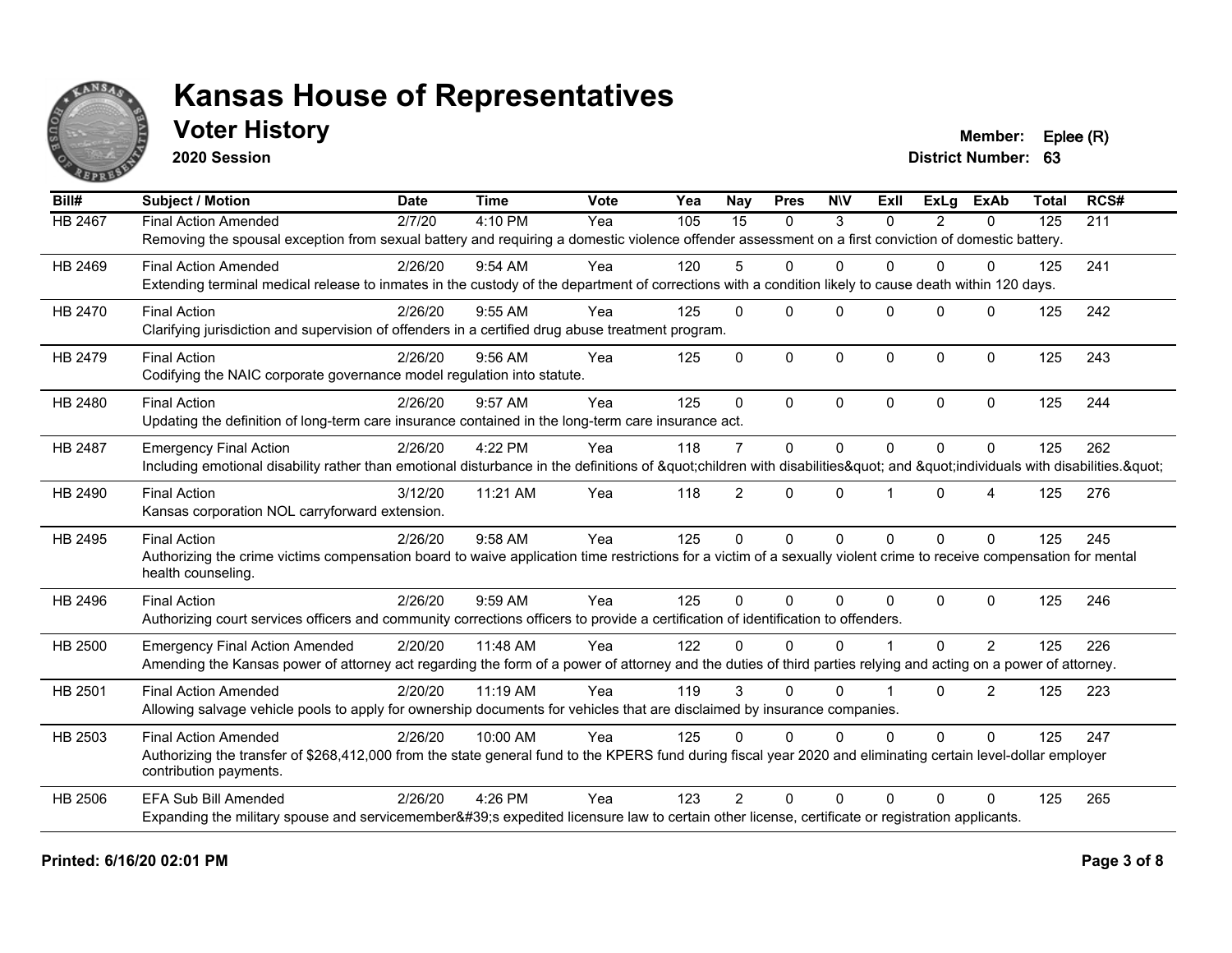

## **Voter History Member: Eplee (R)**

**2020 Session**

| Bill#          | Subject / Motion                                                                                                                                                                                                                                                                                                                                                                                                                                                                                                                                    | <b>Date</b> | <b>Time</b> | <b>Vote</b> | Yea             | <b>Nay</b>      | <b>Pres</b>          | <b>NIV</b>   | <b>Exll</b> | <b>ExLg</b>  | ExAb           | <b>Total</b> | RCS# |
|----------------|-----------------------------------------------------------------------------------------------------------------------------------------------------------------------------------------------------------------------------------------------------------------------------------------------------------------------------------------------------------------------------------------------------------------------------------------------------------------------------------------------------------------------------------------------------|-------------|-------------|-------------|-----------------|-----------------|----------------------|--------------|-------------|--------------|----------------|--------------|------|
| <b>HB 2507</b> | <b>Final Action Amended</b><br>Liability protection for businesses that participate in high school work-based learning programs.                                                                                                                                                                                                                                                                                                                                                                                                                    | 2/26/20     | 10:01 AM    | Yea         | $\overline{97}$ | $\overline{27}$ | $\blacktriangleleft$ | $\mathbf{0}$ | $\Omega$    | $\Omega$     | $\Omega$       | 125          | 248  |
| HB 2509        | <b>Emergency Final Action</b><br>Vacating certain blocks in the original town plat set aside for a college and a park of the city of Americus and vesting fee simple title in the city.                                                                                                                                                                                                                                                                                                                                                             | 2/26/20     | 4:22 PM     | Yea         | 122             | 3               | $\mathbf 0$          | 0            | 0           | $\Omega$     | $\mathbf 0$    | 125          | 263  |
| HB 2510        | <b>Emergency Final Action</b><br>Special districts may be dissolved and responsibilities assumed by a city.                                                                                                                                                                                                                                                                                                                                                                                                                                         | 2/26/20     | 4:29 PM     | Yea         | 122             | 3               | $\Omega$             | $\Omega$     | $\Omega$    | $\Omega$     | $\mathbf 0$    | 125          | 267  |
| HB 2510        | Motion to adopt CCR<br>Creating the Kansas promise scholarship act; requiring a Kansas foster care children annual academic report card; authorizing the state board of regents on behalf of<br>Kansas state university to sell certain real property in Saline county; providing payment or waiver of tuition for certain dually or concurrently enrolled students;<br>authorizing the practice of the healing arts by healing arts school clinics; providing ACT college entrance exams and workkeys assessments to nonpublic school<br>students. | 5/21/20     | 11:59 PM    | Yea         | 110             | 3               | $\mathbf{0}$         |              | 0           | 0            | 10             | 124          | 300  |
| HB 2515        | <b>Emergency Final Action Amended</b><br>Creating the Kansas promise scholarship program.                                                                                                                                                                                                                                                                                                                                                                                                                                                           | 2/20/20     | 11:47 AM    | Yea         | 116             | 6               | $\Omega$             | $\Omega$     |             | $\Omega$     | $\overline{2}$ | 125          | 225  |
| HB 2516        | <b>Final Action Amended</b><br>Enacting the first-time home buyer savings account act.                                                                                                                                                                                                                                                                                                                                                                                                                                                              | 2/26/20     | 10:03 AM    | Yea         | 123             | $\overline{2}$  | $\mathbf 0$          | $\mathbf 0$  | $\Omega$    | $\Omega$     | $\mathbf 0$    | 125          | 249  |
| HB 2518        | <b>Final Action</b><br>Counting any crime with a domestic violence designation as a prior conviction under domestic battery.                                                                                                                                                                                                                                                                                                                                                                                                                        | 2/26/20     | 10:04 AM    | Yea         | 125             | $\Omega$        | $\mathbf 0$          | $\mathbf 0$  | 0           | 0            | $\mathbf 0$    | 125          | 250  |
| HB 2521        | <b>Emergency Final Action Amended</b><br>Enacting the revised uniform athlete agents act.                                                                                                                                                                                                                                                                                                                                                                                                                                                           | 2/20/20     | 11:49 AM    | Yea         | 122             | $\Omega$        | $\mathbf 0$          | $\Omega$     |             | $\mathbf{0}$ | $\overline{2}$ | 125          | 227  |
| <b>HB 2524</b> | <b>Final Action</b><br>Updating motor carrier laws and regulation of motor carriers by the state corporation commission.                                                                                                                                                                                                                                                                                                                                                                                                                            | 2/17/20     | 11:24 AM    | Yea         | 118             | $\mathbf{0}$    | $\Omega$             | $\Omega$     | 3           | $\Omega$     | $\overline{4}$ | 125          | 213  |
| HB 2528        | <b>Final Action</b><br>Providing for all vehicles more than 35 years old to qualify as an antique vehicle.                                                                                                                                                                                                                                                                                                                                                                                                                                          | 2/26/20     | 10:05 AM    | Yea         | 124             |                 | $\mathbf{0}$         | $\Omega$     | $\Omega$    | $\Omega$     | $\Omega$       | 125          | 251  |
| HB 2540        | <b>Emergency Final Action Amended</b><br>Requiring moneys attributable to at-risk student weighting be expended for approved at-risk educational programs.                                                                                                                                                                                                                                                                                                                                                                                          | 2/26/20     | 4:37 PM     | Yea         | 111             | 14              | $\mathbf{0}$         | $\Omega$     | $\Omega$    | $\Omega$     | $\Omega$       | 125          | 274  |
| HB 2546        | <b>Final Action</b><br>Creating the crime of sexual extortion and adding the crime to the Kansas offender registration act.                                                                                                                                                                                                                                                                                                                                                                                                                         | 2/26/20     | 10:06 AM    | Yea         | 125             |                 | $\Omega$             | $\mathbf 0$  | $\Omega$    | $\Omega$     | 0              | 125          | 252  |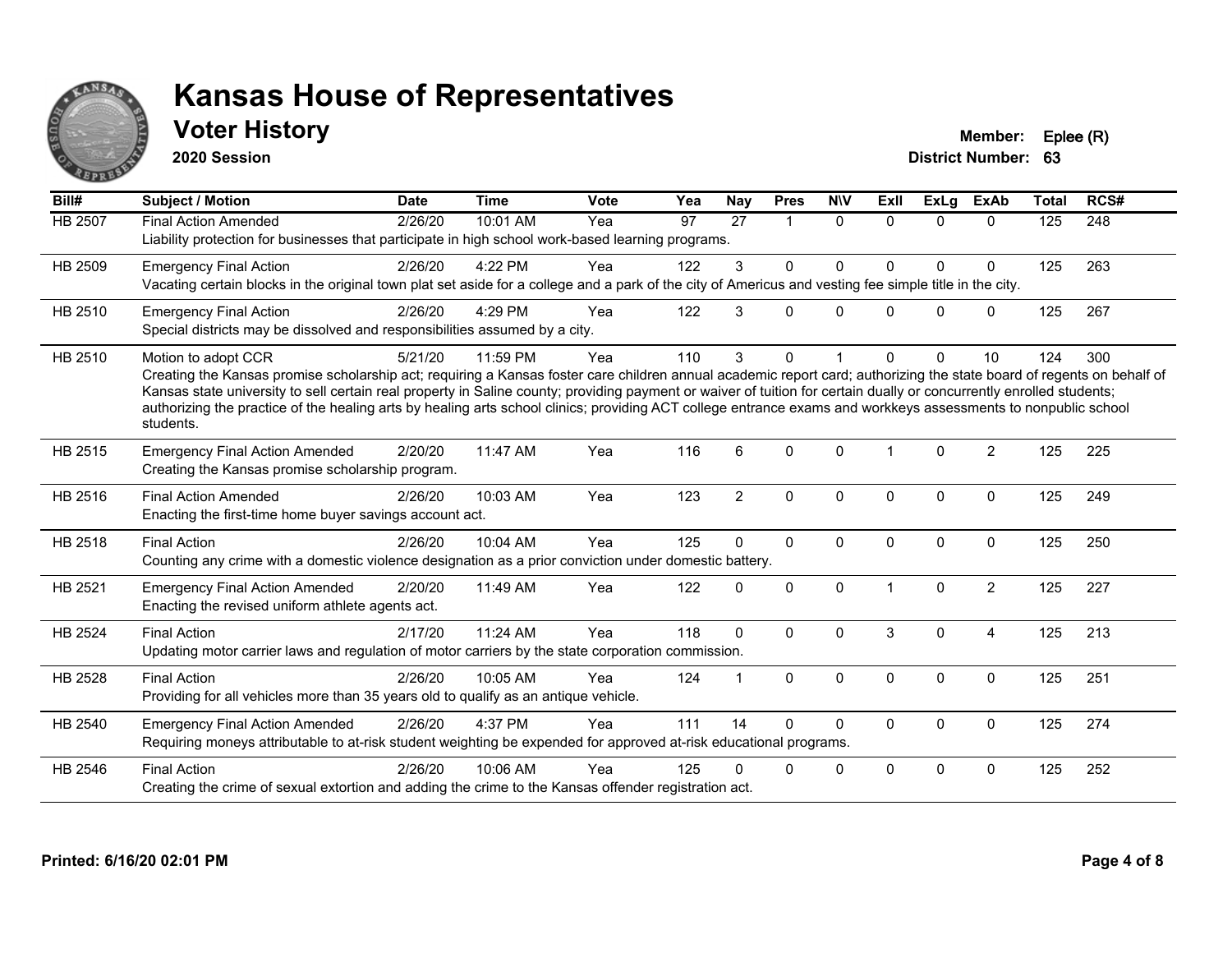

## **Voter History Member: Eplee (R)**

**2020 Session**

| Bill#   | <b>Subject / Motion</b>                                                                                                                                                                                                                                                                                  | <b>Date</b> | <b>Time</b> | Vote | Yea | Nay            | <b>Pres</b>  | <b>NIV</b>   | ExII           | ExLa        | <b>ExAb</b>    | <b>Total</b> | RCS# |
|---------|----------------------------------------------------------------------------------------------------------------------------------------------------------------------------------------------------------------------------------------------------------------------------------------------------------|-------------|-------------|------|-----|----------------|--------------|--------------|----------------|-------------|----------------|--------------|------|
| HB 2547 | <b>Final Action Amended</b><br>Making changes to suspended drivers' license requirements.                                                                                                                                                                                                                | 2/26/20     | 10:07 AM    | Yea  | 125 | $\mathbf{0}$   | $\mathbf{0}$ | $\mathbf{0}$ | $\Omega$       | $\Omega$    | $\mathbf{0}$   | 125          | 253  |
| HB 2548 | <b>Final Action Amended</b><br>Claims against the state submitted by the Joint Committee on Special Claims Against the State.                                                                                                                                                                            | 3/13/20     | 8:19 AM     | Yea  | 115 | $\mathbf 1$    | $\Omega$     | $\Omega$     | $\overline{2}$ | $\Omega$    | $\overline{7}$ | 125          | 282  |
| HB 2554 | <b>Final Action</b><br>Enacting the uniform fiduciary income and principal act (UFIPA).                                                                                                                                                                                                                  | 2/26/20     | 10:08 AM    | Yea  | 125 | $\Omega$       | $\Omega$     | $\Omega$     | $\Omega$       | $\Omega$    | $\Omega$       | 125          | 254  |
| HB 2571 | <b>Final Action Amended</b><br>Club and drinking establishment liquor license eligibility; spouse is a law enforcement officer in another county.                                                                                                                                                        | 3/12/20     | 11:22 AM    | Yea  | 108 | 12             | $\Omega$     | $\mathbf 0$  |                | $\mathbf 0$ | $\overline{4}$ | 125          | 277  |
| HB 2575 | <b>Emergency Final Action Amended</b><br>Amending the Kansas drycleaner environmental response act to change the required deductible rate, environmental surcharge rate and penalty fine amount.                                                                                                         | 2/26/20     | 4:31 PM     | Yea  | 95  | 29             |              | $\mathbf 0$  | $\Omega$       | $\Omega$    | $\Omega$       | 125          | 269  |
| HB 2583 | <b>Emergency Final Action</b><br>Clarify the vacation of territory from city boundaries or release of easements.                                                                                                                                                                                         | 2/26/20     | 4:35 PM     | Yea  | 124 |                | $\Omega$     | $\Omega$     | $\Omega$       | $\Omega$    | $\Omega$       | 125          | 273  |
| HB 2585 | <b>Emergency Final Action Amended</b><br>Amending the Kansas drycleaner environmental response act to change the required deductible rate, environmental surcharge rate and penalty fine amount.                                                                                                         | 2/26/20     | 4:27 PM     | Yea  | 123 | $\overline{2}$ | $\Omega$     | $\mathbf 0$  | $\Omega$       | $\Omega$    | $\Omega$       | 125          | 266  |
| HB 2585 | Motion to Concur<br>Senate Substitute for HB 2585 by Committee on Utilities - Exempting certain public utilities from Kansas income taxation and allowing the state corporation<br>commission to approve certain contract and reduced electric rates and associated cost recovery from all rate classes. | 5/21/20     | 3:59 PM     | Yea  | 75  | 45             |              | $\Omega$     |                | $\Omega$    | 3              | 124          | 296  |
| HB 2587 | <b>Final Action</b><br>Allowing venue for an agency adoption to be where a state agency or their subcontracting agencies have offices when the state is the agency.                                                                                                                                      | 2/26/20     | 10:09 AM    | Yea  | 124 |                | $\Omega$     | $\Omega$     | $\Omega$       | $\Omega$    | $\Omega$       | 125          | 255  |
| HB 2595 | <b>Final Action Amended</b><br>Eliminating the 30-day delay before offering state surplus property for sale to the general public.                                                                                                                                                                       | 2/20/20     | 11:20 AM    | Yea  | 118 | 3              | 1            | $\Omega$     |                | $\Omega$    | $\overline{2}$ | 125          | 224  |
| HB 2596 | <b>Final Action Amended</b><br>Allowing an alcoholic liquor manufacturer to obtain a drinking establishment license under certain conditions.                                                                                                                                                            | 3/12/20     | 11:23 AM    | Yea  | 113 |                | $\Omega$     | $\Omega$     |                | $\Omega$    | $\overline{4}$ | 125          | 278  |
| HB 2618 | <b>Emergency Final Action Amended</b><br>Establishing a state broadband grant program under the department of commerce to encourage the deployment of broadband in the state.                                                                                                                            | 2/26/20     | 4:33 PM     | Yea  | 120 | 5              | $\Omega$     | $\Omega$     | $\Omega$       | $\Omega$    | $\Omega$       | 125          | 271  |
| HB 2619 | <b>Final Action</b><br>Adjusting the frequency of the KPERS actuarial experience study.                                                                                                                                                                                                                  | 2/26/20     | 10:10 AM    | Nay  | 118 |                | $\Omega$     | $\Omega$     | ∩              | $\Omega$    | $\mathbf{0}$   | 125          | 256  |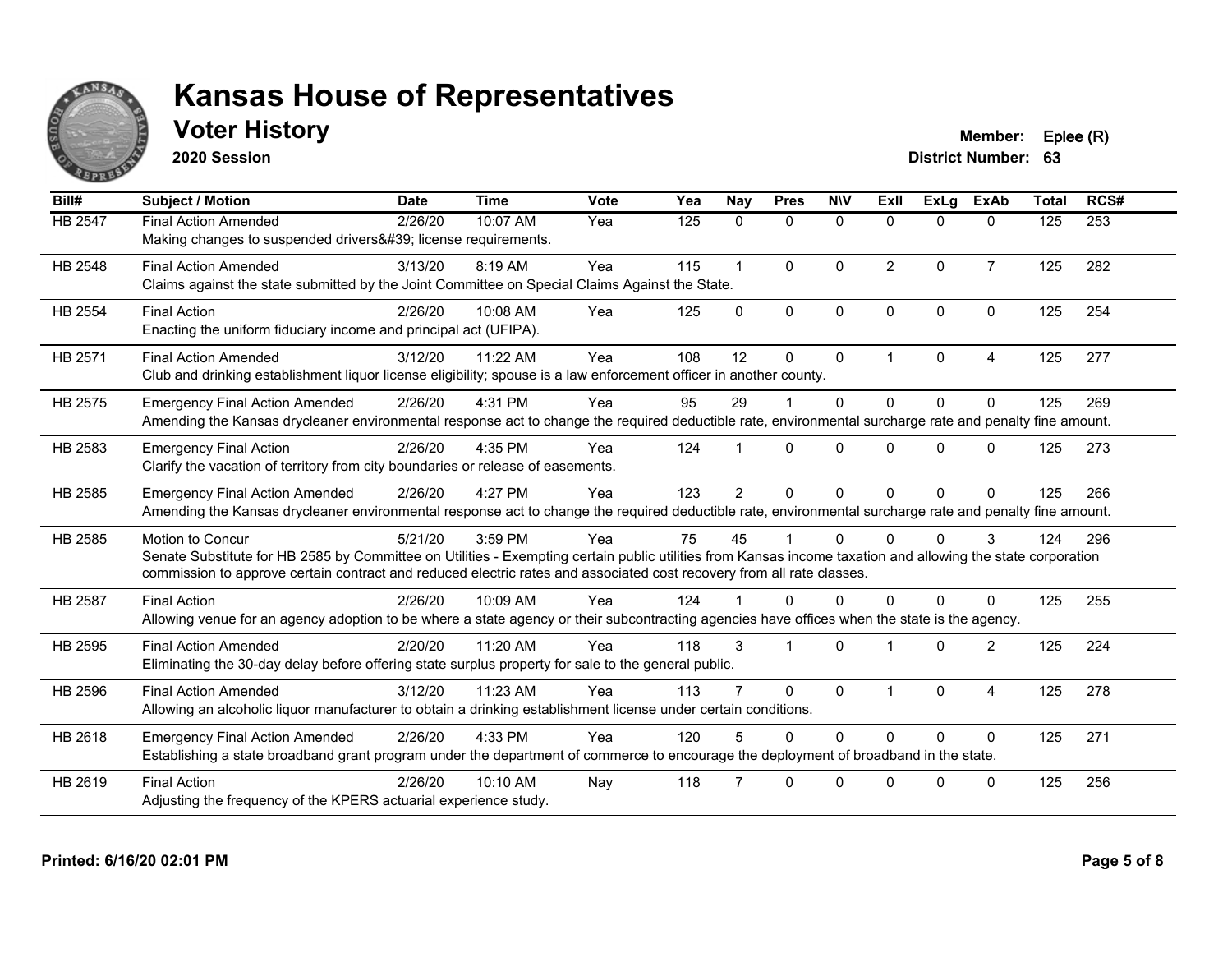

## **Voter History Member: Eplee (R)**

**2020 Session**

| Bill#           | <b>Subject / Motion</b>                                                                                                                                                                                                                                                                                                                                                                                                                                                                                                                                                                                                                                                                                                                                                                                                                                                                                                                                                                                       | <b>Date</b> | <b>Time</b> | <b>Vote</b> | Yea | <b>Nay</b> | <b>Pres</b> | <b>NIV</b>   | <b>ExII</b>    | <b>ExLg</b> | <b>ExAb</b>    | <b>Total</b> | RCS# |
|-----------------|---------------------------------------------------------------------------------------------------------------------------------------------------------------------------------------------------------------------------------------------------------------------------------------------------------------------------------------------------------------------------------------------------------------------------------------------------------------------------------------------------------------------------------------------------------------------------------------------------------------------------------------------------------------------------------------------------------------------------------------------------------------------------------------------------------------------------------------------------------------------------------------------------------------------------------------------------------------------------------------------------------------|-------------|-------------|-------------|-----|------------|-------------|--------------|----------------|-------------|----------------|--------------|------|
| <b>HB 2619</b>  | Motion to Concur<br>Senate Substitute for HB 2619 by Committee on Financial Institutions and Insurance - Enacting the Kansas economic recovery loan deposit program, updating field of<br>membership requirements of credit unions and allowing privilege tax deductions on agricultural real estate loans and single family residence loans.                                                                                                                                                                                                                                                                                                                                                                                                                                                                                                                                                                                                                                                                 | 5/21/20     | 11:59 PM    | Yea         | 114 | 3          | $\Omega$    | $\Omega$     | $\Omega$       | $\Omega$    | $\overline{7}$ | 124          | 298  |
| HB 2646         | <b>Final Action</b><br>Allowing the attorney general to coordinate training for law enforcement agencies on missing and murdered indigenous people.                                                                                                                                                                                                                                                                                                                                                                                                                                                                                                                                                                                                                                                                                                                                                                                                                                                           | 2/26/20     | 10:11 AM    | Yea         | 125 | 0          | 0           | ∩            |                | U           | 0              | 125          | 257  |
| HB 2689         | <b>Final Action Amended</b><br>Amending the angel investor tax credit with respect to the definition of qualified securities, tax credit limitations and amounts, investor requirements and extending the<br>date that credits may be allowed.                                                                                                                                                                                                                                                                                                                                                                                                                                                                                                                                                                                                                                                                                                                                                                | 3/13/20     | 8:23 AM     | Yea         | 103 | 12         |             | <sup>0</sup> | 2              | $\Omega$    | $\overline{7}$ | 125          | 283  |
| HB 2695         | <b>Emergency Final Action</b><br>Allowing special agents from the department of corrections to attend the Kansas law enforcement training center.                                                                                                                                                                                                                                                                                                                                                                                                                                                                                                                                                                                                                                                                                                                                                                                                                                                             | 2/26/20     | 4:34 PM     | Yea         | 125 | 0          | $\Omega$    | $\Omega$     | $\Omega$       | $\Omega$    | 0              | 125          | 272  |
| HB 2699         | <b>Final Action</b><br>Requiring court services officers to assist with child in need of care cases when directed by a judge.                                                                                                                                                                                                                                                                                                                                                                                                                                                                                                                                                                                                                                                                                                                                                                                                                                                                                 | 2/26/20     | 10:13 AM    | Yea         | 105 | 20         | $\Omega$    | $\Omega$     | $\Omega$       | $\Omega$    | $\Omega$       | 125          | 258  |
| HB 2702         | <b>Emergency Final Action</b><br>Decoupling the KIT and KIR workforce training programs from the high performance incentive fund program and enhancing the workforce training tax credit.                                                                                                                                                                                                                                                                                                                                                                                                                                                                                                                                                                                                                                                                                                                                                                                                                     | 2/26/20     | 4:32 PM     | Yea         | 125 | $\Omega$   | $\Omega$    | $\Omega$     | $\Omega$       | $\Omega$    | $\mathbf{0}$   | 125          | 270  |
| HB 2702         | Motion to adopt CCR<br>Enacting the Kansas taxpayer protection act; establishing notice and public hearing requirements prior to approval by a governing body to exceed its revenue neutral<br>rate for the imposition of property tax and discontinuing the city and county tax lid; providing a waiver of interest and fees on certain delinquent property taxes for a<br>period of time and delaying preparation of delinquent real estate tax list and notice; prohibiting valuation increase for real property solely as the result of normal repair,<br>replacement or maintenance of existing structure; providing for county treasurers to establish a payment plan for the payment of delinquent or nondelinquent taxes;<br>requiring the state board of tax appeals to serve orders and notices by electronic means if requested by the party; prohibiting county appraisers and the state board of<br>tax appeals from increasing the valuation of county appraised property in valuation appeals. | 5/21/20     | 11:59 PM    | Yea         | 89  | 28         | 0           | $\Omega$     | U              | 0           | 7              | 124          | 299  |
| <b>HB 2708</b>  | <b>Emergency Final Action</b><br>Creating a drug abuse treatment program for people on diversion and allowing county attorneys to enter into agreements with court services and community<br>corrections for supervision.                                                                                                                                                                                                                                                                                                                                                                                                                                                                                                                                                                                                                                                                                                                                                                                     | 2/26/20     | 4:23 PM     | Yea         | 125 | 0          | $\Omega$    | $\Omega$     | $\Omega$       | $\Omega$    | $\Omega$       | 125          | 264  |
| HB 2713         | <b>Emergency Final Action Amended</b><br>Enacting the revised uniform law on notarial acts.                                                                                                                                                                                                                                                                                                                                                                                                                                                                                                                                                                                                                                                                                                                                                                                                                                                                                                                   | 2/26/20     | 4:30 PM     | Yea         | 122 | 3          | 0           | 0            | 0              | 0           | 0              | 125          | 268  |
| <b>HCR 5025</b> | <b>EFA Amend and Debate</b><br>Ratifying and providing the continuation of the March 12, 2020, state of disaster emergency declaration for the state of Kansas.                                                                                                                                                                                                                                                                                                                                                                                                                                                                                                                                                                                                                                                                                                                                                                                                                                               | 3/13/20     | 11:21 AM    | Yea         | 116 | 0          | 0           | ∩            | $\overline{2}$ | 0           | $\overline{7}$ | 125          | 284  |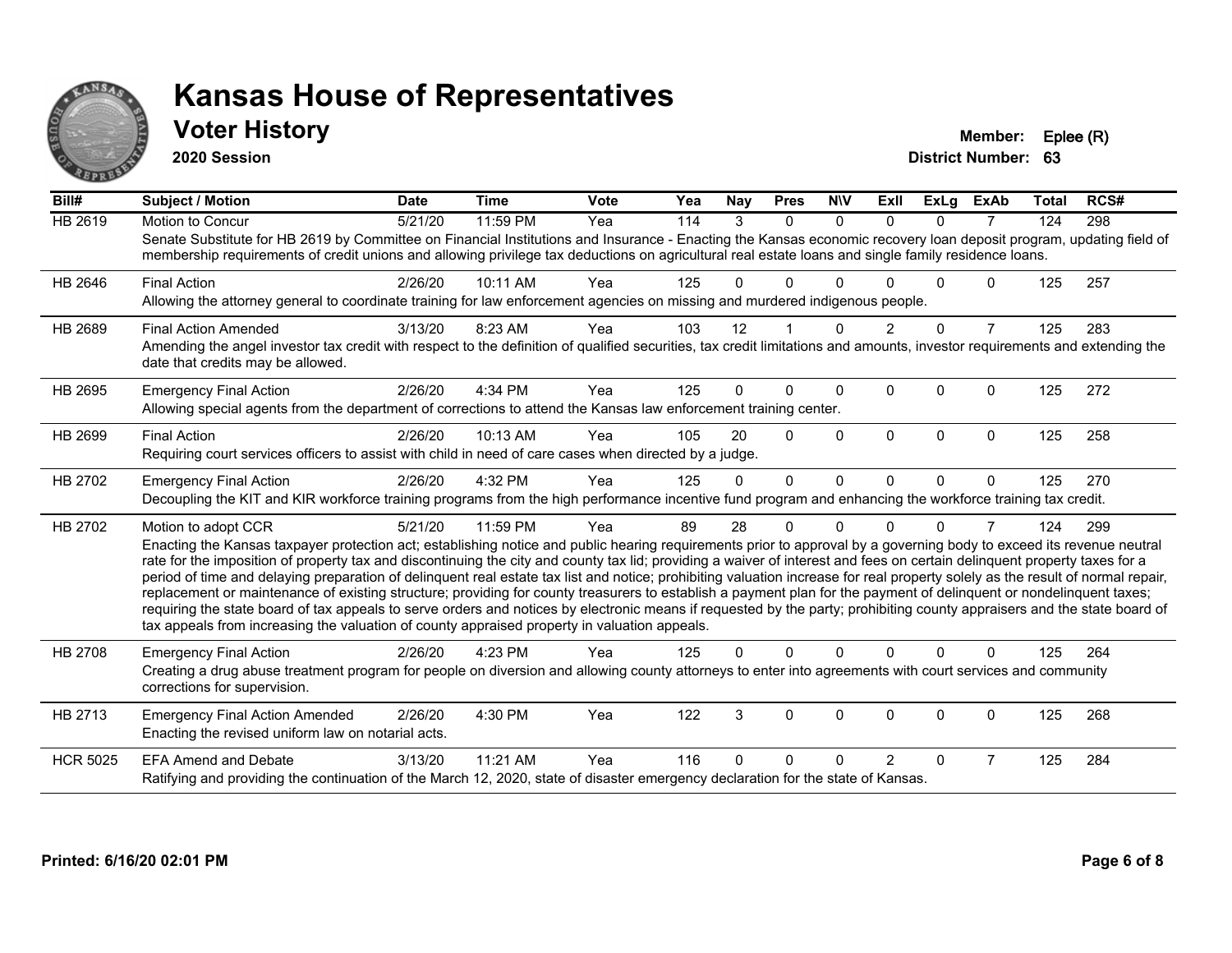

## **Voter History Member: Eplee (R)**

**2020 Session**

| Bill#           | Subject / Motion                                                                                                                                                                                                                                         | <b>Date</b> | <b>Time</b> | <b>Vote</b> | Yea | Nay | <b>Pres</b> | <b>NIV</b> | ExII           | <b>ExLg</b>    | <b>ExAb</b>  | <b>Total</b> | RCS# |
|-----------------|----------------------------------------------------------------------------------------------------------------------------------------------------------------------------------------------------------------------------------------------------------|-------------|-------------|-------------|-----|-----|-------------|------------|----------------|----------------|--------------|--------------|------|
| <b>HCR 5025</b> | Motion to adopt CCR                                                                                                                                                                                                                                      | 3/19/20     | 4:11 PM     | Yea         | 115 | 0   | 0           | 0          | 0              | 0              | 10           | 125          | 293  |
|                 | Ratifying and providing the continuation of the March 12, 2020, state of disaster emergency declaration for the state of Kansas, subject to limitations.                                                                                                 |             |             |             |     |     |             |            |                |                |              |              |      |
| <b>SB 27</b>    | <b>EFA Amend and Debate</b>                                                                                                                                                                                                                              | 3/17/20     | $1:02$ PM   | Yea         | 119 | U   | 0           | n          |                | U              |              | 125          | 288  |
|                 | House Substitute for SB 27 by Committee on Commerce, Labor and Economic Development - Providing for a maximum of 26 weeks of unemployment insurance<br>benefits and compensation for the pre-payment waiting period.                                     |             |             |             |     |     |             |            |                |                |              |              |      |
| <b>SB66</b>     | Motion to adopt CCR                                                                                                                                                                                                                                      | 3/19/20     | $3:52$ PM   | Yea         | 99  | 16  | 0           | $\Omega$   | O              | <sup>0</sup>   | 10           | 125          | 292  |
|                 | Appropriations for Fy 2020, 2021 and 2022 for various state agencies.                                                                                                                                                                                    |             |             |             |     |     |             |            |                |                |              |              |      |
| SB 102          | <b>EFA Amend and Debate</b>                                                                                                                                                                                                                              | 3/16/20     | 12:13 PM    | Yea         | 113 | 5   | 0           | $\Omega$   | 3              | $\Omega$       | 4            | 125          | 285  |
|                 | House Substitutes for SB 102 by Committee on Judiciary - Allowing the chief justice of the Kansas supreme court to extend or suspend deadlines or time limitations to<br>secure the health and safety of court users, staff and judicial officers.       |             |             |             |     |     |             |            |                |                |              |              |      |
| <b>SB 142</b>   | <b>EFA Sub Bill Amended</b>                                                                                                                                                                                                                              | 3/17/20     | 10:31 AM    | Yea         | 117 | 2   | N           | n          | 2              |                |              | 125          | 287  |
|                 | House Substitute for SB No. 142 by House Committee on K-12 Education Budget - Authorizing the state board of education to grant waivers for school districts from<br>the requirement to provide a minimum number of school hours during the school term. |             |             |             |     |     |             |            |                |                |              |              |      |
| <b>SB 155</b>   | <b>Final Action</b>                                                                                                                                                                                                                                      | 2/7/20      | 4:08 PM     | Yea         | 119 |     | $\Omega$    | 3          | 0              | $\overline{2}$ | $\mathbf{0}$ | 125          | 210  |
|                 | Cemetery district territory deannexed from the territory of Valley Center.                                                                                                                                                                               |             |             |             |     |     |             |            |                |                |              |              |      |
| SB 173          | <b>EFA Amend and Debate</b>                                                                                                                                                                                                                              | 3/16/20     | 7:20 PM     | Yea         | 103 | 16  |             | ∩          | $\overline{2}$ | $\Omega$       | 3            | 125          | 286  |
|                 | House Substitute for SB 173 by Committee on Appropriations - Providing for the Eisenhower legacy transportation plan.                                                                                                                                    |             |             |             |     |     |             |            |                |                |              |              |      |
| <b>SB 173</b>   | Motion to adopt CCR                                                                                                                                                                                                                                      | 3/19/20     | 12:04 PM    | Yea         | 112 | 3   |             | O          | O              | 0              | 10           | 125          | 291  |
|                 | House Substitute for SB 173 by Committee on Appropriations - Providing for the Eisenhower legacy transportation plan.                                                                                                                                    |             |             |             |     |     |             |            |                |                |              |              |      |
| <b>SCR 1613</b> | <b>Final Action</b>                                                                                                                                                                                                                                      | 2/7/20      | 4:07 PM     | Yea         | 80  | 43  |             |            |                |                | ŋ            | 125          | 209  |
|                 | Amending the bill of rights of the constitution of the state of Kansas to reserve to the people the right to regulate abortion through their elected state representatives<br>and senators.                                                              |             |             |             |     |     |             |            |                |                |              |              |      |